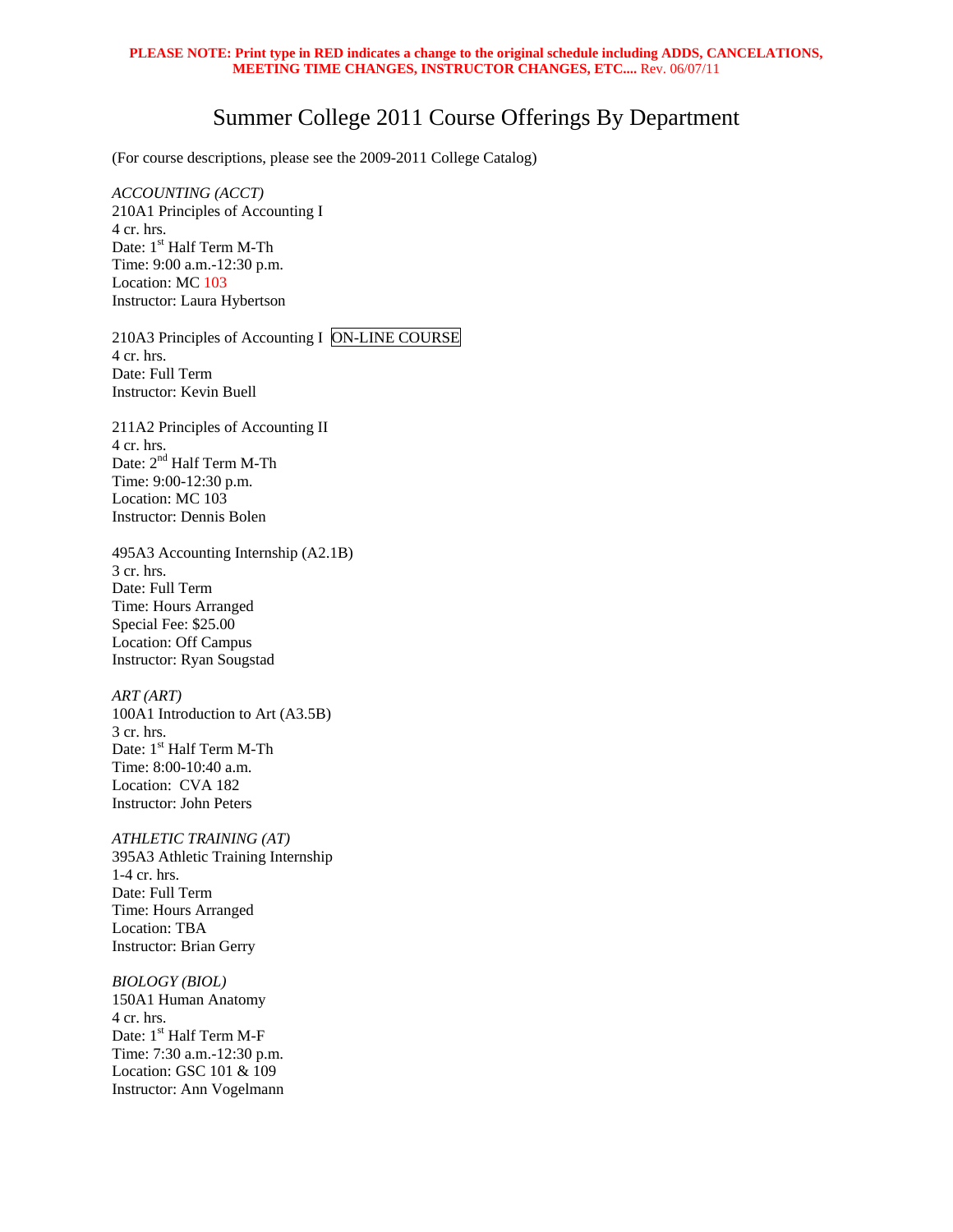*BUSINESS ADMINISTRATION (BSAD)*  270A3 Statistics ON-LINE COURSE 4 cr. hrs. Date: June 20 – July 29 Instructor: David Sorenson

270B3 Statistics 4 cr. hrs. Date: June 20 – July 29/M-F Time: 1:20-4:00 p.m. Location: MC 153 Instructor: David Sorenson

270C3 Statistics ON-LINE COURSE 4 cr. hrs. Date: June 20 – July 29 Instructor: David Sorenson

310A2 Principles of Marketing ON-LINE COURSE 4 cr. hrs. Date: 2<sup>nd</sup> Half Term Instructor: Jaciel Keltgen

320A1 Principles of Management ON-LINE COURSE 3 cr. hrs. Date: 1<sup>st</sup> Half Term Instructor: Shelly Gardner

320B1 Principles of Management ON-LINE COURSE 3 cr. hrs. Date: 1<sup>st</sup> Half Term Instructor: Shelly Gardner

330A3 Principles of Finance ON-LINE COURSE 4 cr. hrs. Date: Full Term (June 20 – July 29) Instructor: Dennis Bolen

495A3 Business Internship (A2.1B) 3 cr. hrs. Date: Full Term Time: Hours Arranged Special Fee: \$25.00 Location: Off Campus Instructor: Ryan Sougstad

*COMMUNICATION (COMM)* 110A1 Introduction to Communication (A2.2) ON-LINE COURSE 3 cr. hrs. Date: 1<sup>st</sup> Half Term Instructor: John Bart

110B1 Introduction to Communication (A2.2) ON-LINE COURSE 3 cr. hrs. Date: 1<sup>st</sup> Half Term Instructor: John Bart

110A2 Introduction to Communication (A2.2) 3 cr. hrs. Date:  $2<sup>nd</sup>$  Half Term M-Th Time: 8:00-10:40 a.m. Location: HUM 301 Instructor: Michael Nitz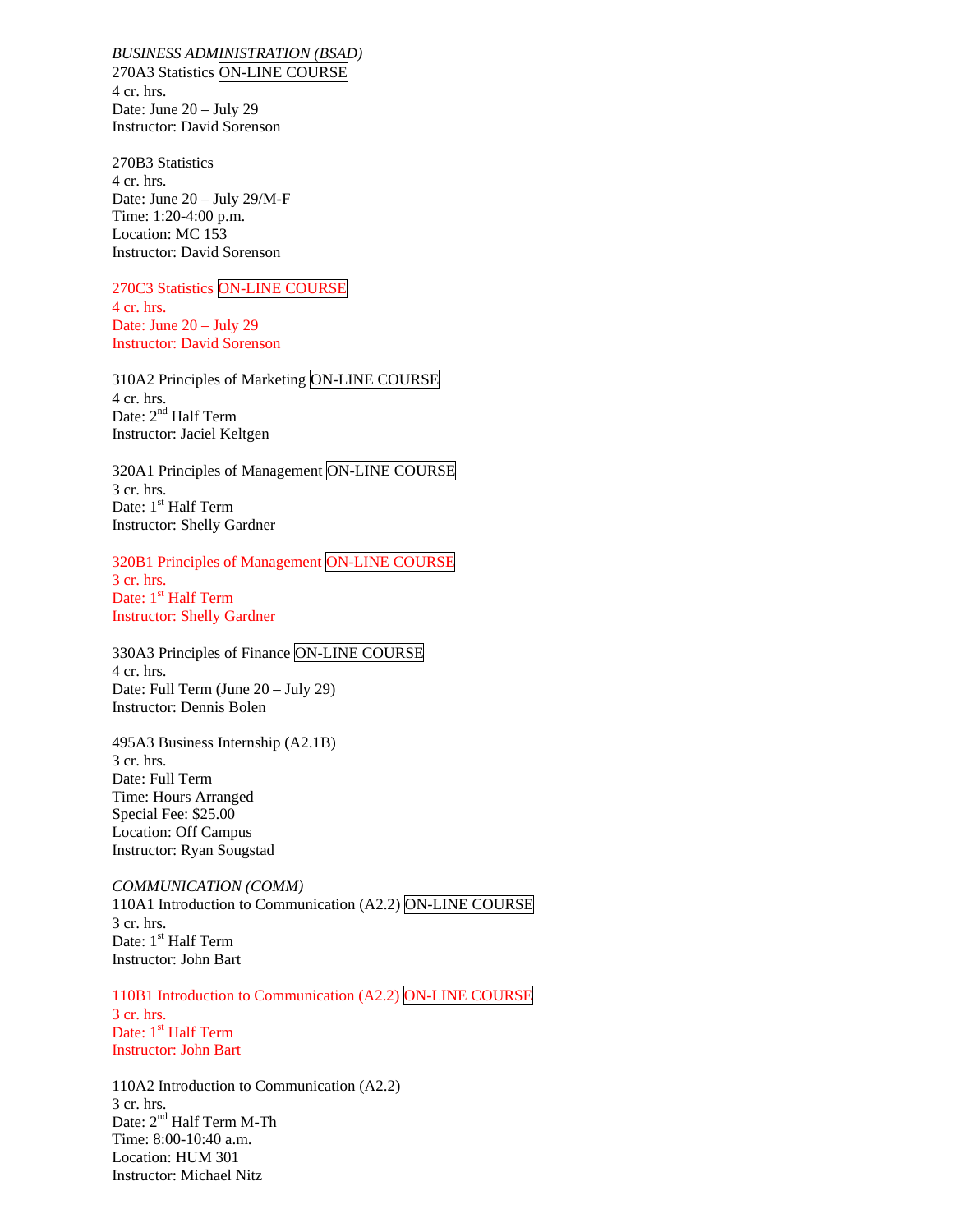650A3 Leadership and Ethical Decision-Making in Organizations 3 cr. hrs. Date: Full Term Time: Course will be on-line with scheduled on-campus meetings on Mondays from 6-8:00 p.m. Location: MC 120 Instructor: Heather Bart

*ECONOMICS (ECON)* 120A1 Principles of Economics I (A3.3) CANCELLED

121A2 Principles of Economics II ON-LINE COURSE 3 cr. hrs. Date: 2<sup>nd</sup> Half Term Instructor: Reynold Nesiba

270A3 Statistics ON-LINE COURSE 4 cr. hrs. Date: June 20 – July 29 Instructor: David Sorenson

270B3 Statistics 4 cr. hrs. Date: June 20 – July 29/M-F Time: 1:20-4:00 p.m. Location: MC 153 Instructor: David Sorenson

270C3 Statistics ON-LINE COURSE 4 cr. hrs. Date: June 20 – July 29 Instructor: David Sorenson

*EDUCATION (EDUC)*  245A1 Educational Psychology 3 cr. hrs. Date: 1<sup>st</sup> Half Term M-Th Time: 8:00 – 10:40 a.m. Location: MC 164 Instructor: Anthony Durr

335A3 Literacy in the Content Area ON-LINE COURSE 3 cr. hrs. Date: Full Term Instructor: Sharon Andrews NOTE: Open only to admitted Augustana Education majors

355/555A3 Human Relations in Education ON-LINE COURSE 3 cr. hrs. Date: Full Term Instructor: Julie Ashworth

600A1 Introduction to Graduate Research ON-LINE COURSE 3 cr. hrs. Date: 1<sup>st</sup> Half Term Instructor: Sheryl Feinstein NOTE: Open only to admitted MA in Education Students

601A1History and Philosophy of Education ON-LINE COURSE 3 cr. hrs. Date: 1<sup>st</sup> Half Term Instructor: Laurie Wenger NOTE: Open only to admitted MA in Education Students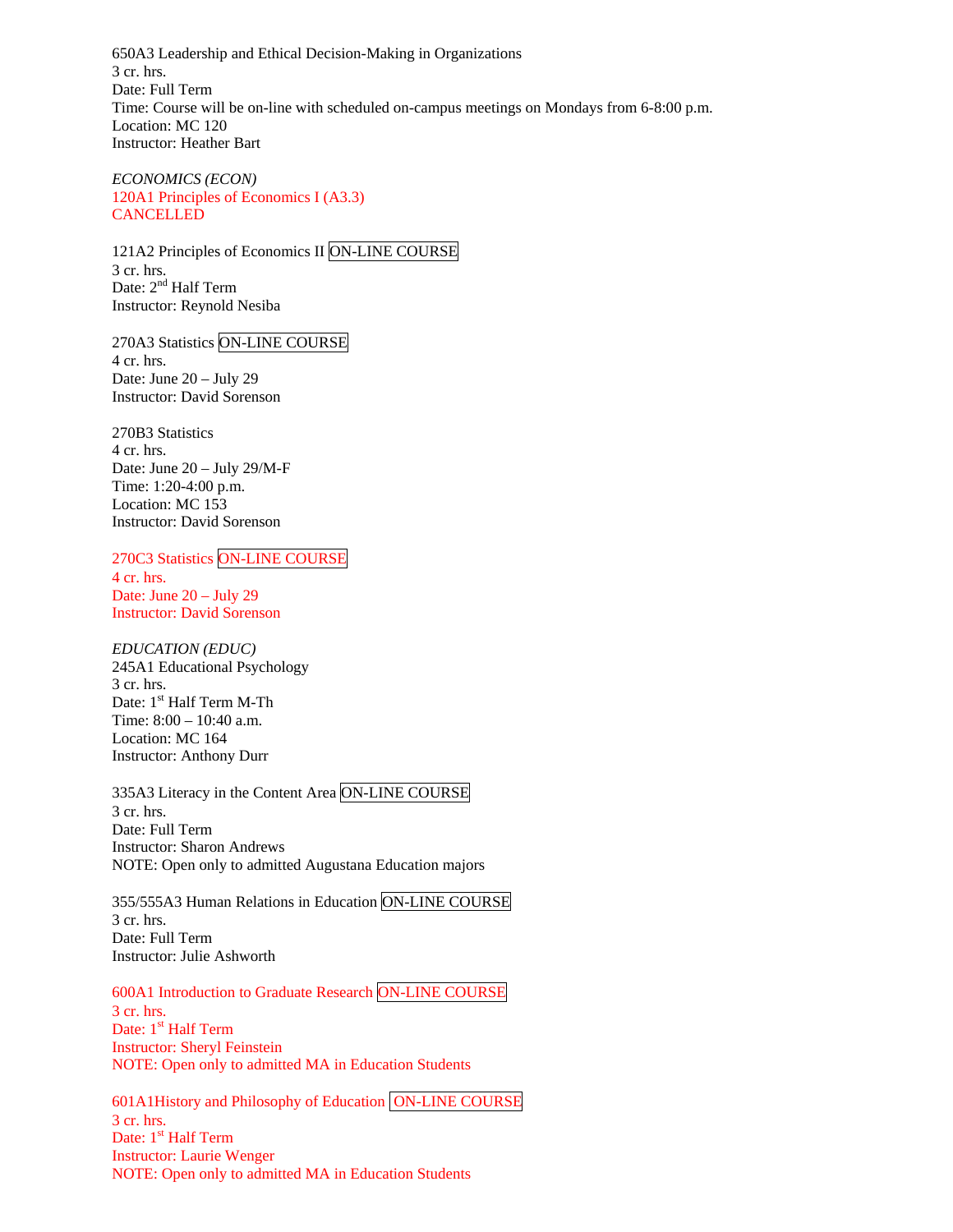610A2 Seminar in Education: Issues in Education ON-LINE COURSE 3 cr. hrs. Date: 2<sup>nd</sup> Half Term Instructor: Anthony Durr NOTE: Open only to admitted MA in Education Students

*ENGLISH (ENGL)*  200A1 The Literary Experience (A3.5A) (A2.1B) 3 cr. hrs. Date: 1<sup>st</sup> Half Term M-Th Time: 8:00-10:40 a.m. Location: HUM 323 Instructor: Cheryl Jackson Nelson

200A3 The Literary Experience (A3.5A) (A2.1B) ON-LINE COURSE 3 cr. hrs. Date: Full Term Instructor: Mitchell Harris

*GENERAL (GENL)*  492A1 Capstone: Take Me Out to the Ball Game: Baseball and the American Character (A4.3) 3 cr. hrs. Date: 1<sup>st</sup> Half Term M-Th Time: 1:20-4:00 p.m. Location: MC 201 Instructors: Richard Bowman, Jeff Holm

492B1 Capstone: Cinema, Character and Culture (A4.3) 3 cr. hrs. Date: 1<sup>st</sup> Half Term M-Th Time: 10:40 a.m.-1:20 p.m. Location: MC 202 Instructor: Heather Bart, Jeffrey Miller

*GERONTOLOGY (GERO)*  289A1 Medical Terminology ON-LINE COURSE 1 cr. hr. Date: 1<sup>st</sup> Half Term Instructor: Jean Herrmann

289A2 Medical Terminology ON-LINE COURSE 1 cr. hr. Date: 2<sup>nd</sup> Half Term Instructor: Jean Herrmann

*GOVERNMENT (GOVT)*  110A1 Introduction to Government (A3.3) ON-LINE COURSE 3 cr. hrs. Date: 1<sup>st</sup> Half Term Instructor: Brent Lerseth

200A2 American Government ON-LINE COURSE 3 cr. hrs. Date: 2<sup>nd</sup> Half Term Instructor: Brent Lerseth

*HEALTH (HLTH)*  216A2 Stress Management ON-LINE COURSE 2 cr. hrs. Date: 2<sup>nd</sup> Half Term Instructor: Andy Gillham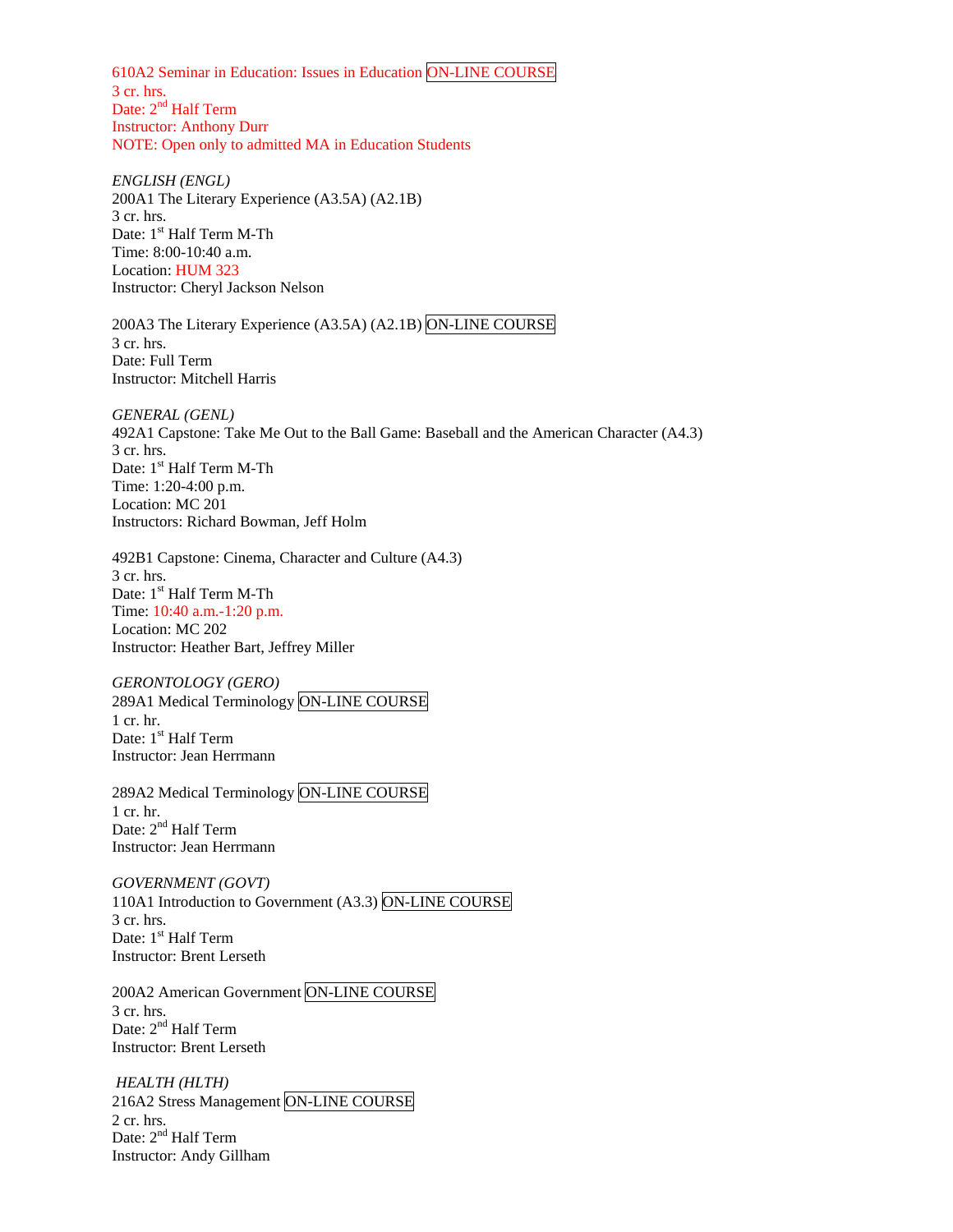222A1 Nutrition and Exercise ON-LINE COURSE 2 cr. hrs. Date: 1<sup>st</sup> Half Term Instructor: Sherry Barkley

*HISTORY (HIST)*  110A1 Western Civilization I (A3.1A) ON-LINE COURSE 3 cr. hrs. Date: 1<sup>st</sup> Half Term Instructor: Margaret Preston

110B1 Western Civilization I (A3.1A) ON-LINE COURSE 3 cr. hrs. Date: 1<sup>st</sup> Half Term Instructor: Michael Mullin

121A1 The American Experience Since 1877 ON-LINE COURSE 3 cr. hrs. Date: 1<sup>st</sup> Half Term Instructor: Matthew Pehl

*MATHEMATICS (MATH)*  150A1 Pre-calculus (A2.3) 4 cr. hrs. Date: 1<sup>st</sup> Half Term M-F Time: 8:00-10:50 a.m. Location: GSC 29 Instructor: Curtis Olson

151A1 Calculus I (A2.3) 4 cr. hrs. Date: 1<sup>st</sup> Half Term M-F Time: 8:00-10:50 a.m. Location: GSC 21 Instructor: Jay R. Smith

152A2 Calculus II (A2.3) 4 cr. hrs. Date: 2<sup>nd</sup> Half Term M-Th Time: 8:00-11:30 a.m. Location: GSC 31 Instructor: Tim Sorenson

*MUSIC (MUSI)* 110A1 The Understanding of Music (A3.5B) ON-LINE COURSE 3 cr. hrs. Date: 1<sup>st</sup> Half Term Instructor: Scott Johnson

110A2 The Understanding of Music (A3.5B) ON-LINE COURSE 3 cr. hrs. Date: 2<sup>nd</sup> Half Term Instructor: Scott Johnson

111A1 History of Jazz (A3.5B) **CANCELLED** 

111A2 History of Jazz (A3.5B) **CANCELLED**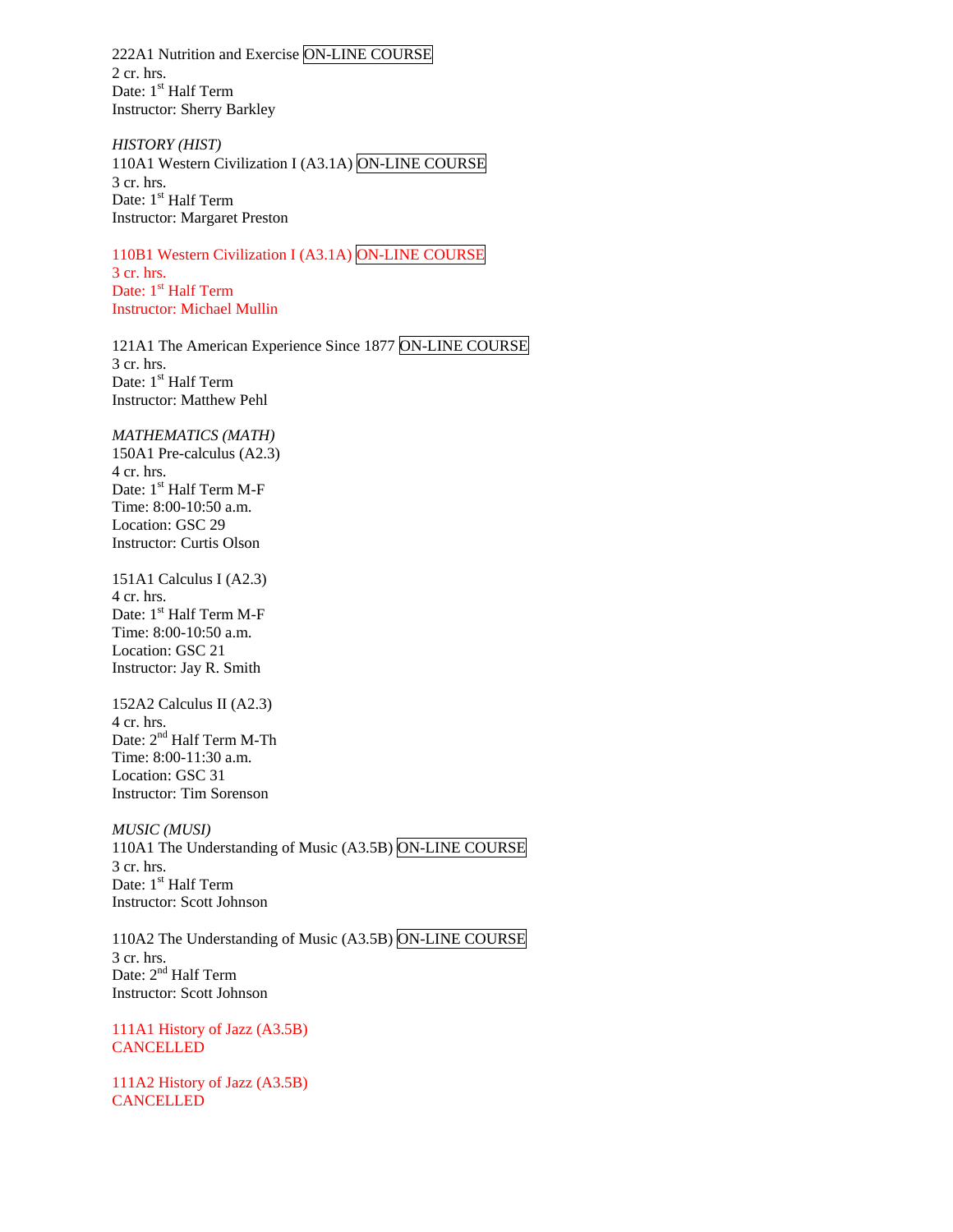*NATIVE AMERICAN STUDIES (NAST)*  320A1 Native American Social Systems (A3.6) ON-LINE COURSE 3 cr. hrs. Date: 1<sup>st</sup> Half Term Instructor: Bill Swart

320B1 Native American Social Systems (A3.6) ON-LINE COURSE 3 cr. hrs. Date: 1<sup>st</sup> Half Term Instructor: Bill Swart

320C1 Native American Social Systems (A3.6) ON-LINE COURSE 3 cr. hrs. Date: 1<sup>st</sup> Half Term Instructor: Bill Swart

*NURSING (NURS)*  230A3 Pharmacotherapeutics ON-LINE COURSE 3 cr. hrs. Date: Full Term Instructor: Mary Nelson

*PHILOSOPHY (PHIL)*  397A1 Philosophy in the Literature of C.S. Lewis & J.R.R. Tolkien ON-LINE COURSE 3 cr. hr. Date: 1<sup>st</sup> Half Term Instructor: David O'Hara

615A1 Master Seminar: Ideas That Have Shaped Our World: Embodiment & Post-Modernism 3 cr. hrs. Date: May 30 – June 3 Time: 9:00 a.m.-4:00 p.m. Location: HUM 201 Instructor: Ann Pederson

*PHYSICAL EDUCATION (PE)* 100A1 Cycling (A1.3) 1 cr. hr. Date: 1<sup>st</sup> Half Term T,W,Th Time: 9:30 -11:30 a.m. Location: ELMN 105 Instructor: Joe Evenson

100A2 Walking/Hiking (A1.3) 1 cr. hr. Date: 2<sup>nd</sup> Half Term T,W,Th Time: 9:30.-11:30 a.m. Location: ELMN 105 Instructor: Gretta Melsted

100B1 Hatha Yoga (A1.3) 1 cr. hr. Date: 1<sup>st</sup> Half Term M-Th Time: 11:30 a.m.-1:00 p.m. Location: ELMN 224 Instructor: Nancy Dickinson

100B2 Tennis (A1.3) 1 cr. hr. Date:  $2<sup>nd</sup>$  Half Term M,W,F Time: 8:00-10:00 a.m. Location: ELMN 105 Instructor: Becky Fiala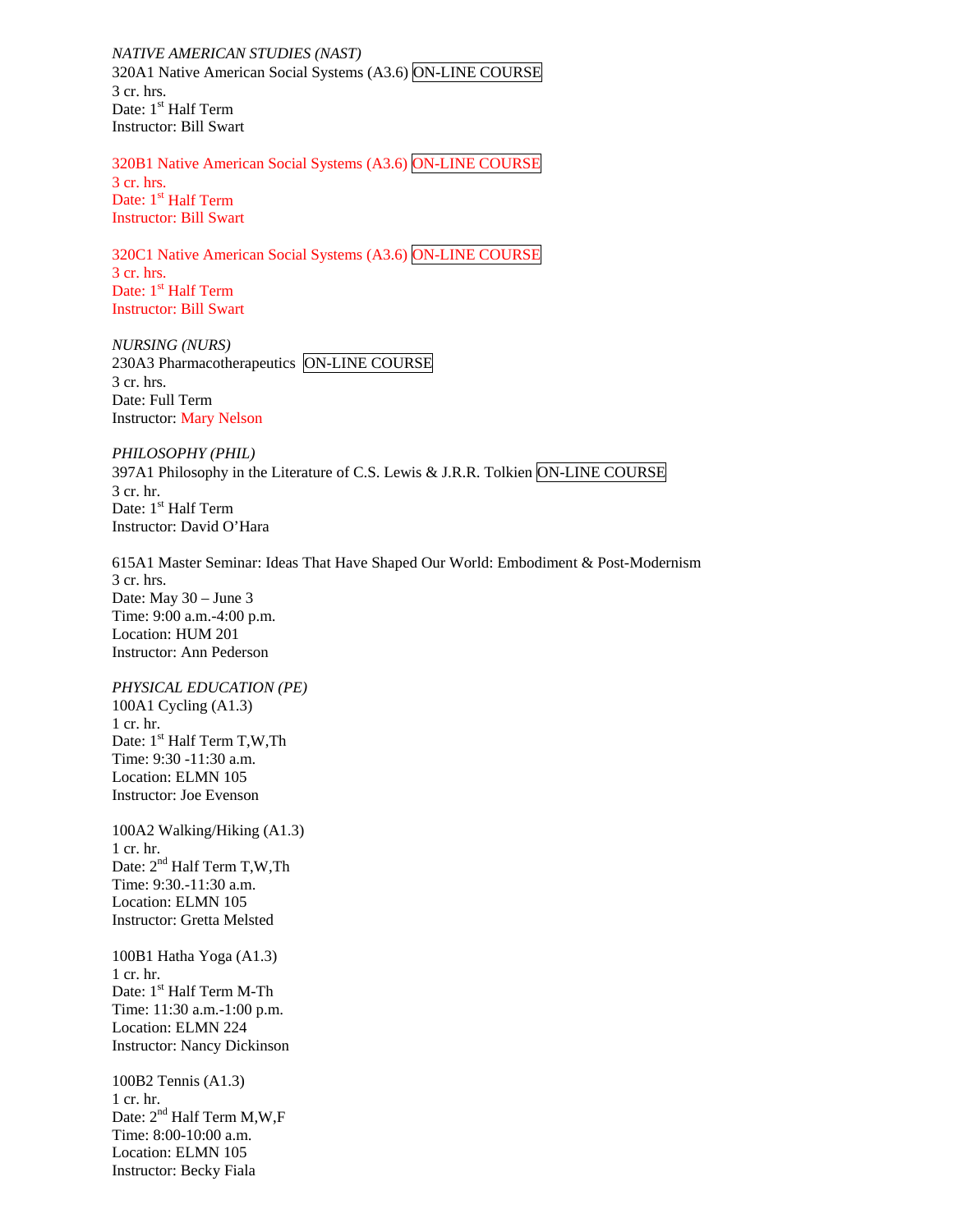100C1 Health Fitness (A1.3) ON-LINE COURSE 1 cr. hr. Date: 1<sup>st</sup> Half Term Instructor: Jim Vahrenkamp

100D1 Health Fitness (A1.3) ON-LINE COURSE

1 cr. hr. Date: 1<sup>st</sup> Half Term Instructor: Jim Vahrenkamp

100A3 Fencing (A1.3) 1 cr. hr. Date: Full Term Th Time: 7:00-9:00 p.m. Location: YMCA Special Fee: \$50 for equipment rental Instructor: Brian Downs

395A3 Fitness Internship 1-4 cr. hrs. Date: Full Term Time: Hours arranged Location: TBA Instructor: Sherry Barkley

395C3 Coaching Internship 1-4 cr. hrs. Date: Full Term Time: Hours arranged Location: TBA Instructor: Joe Evenson

395D3 Sport Management I Internship 1-4 cr. hrs. Date: Full Term Time: Hours arranged Location: TBA Instructor: Jeff Holm

495A3 Sport Management II Internship 1-4 cr. hrs. Date: Full Term Time: Hours arranged Location: TBA Instructor: Jeff Holm

*PHYSICS (PHYS)*  110A1 From Atoms to Stars (A3.2) 3 cr. hrs. Date: 1<sup>st</sup> Half Term M-Th Time: 8:00 -10:40 a.m. Location: GSC 201 Instructor: Nathan Grau

*PSYCHOLOGY (PSYC)* 110A2 Self & Others: Psychological Perspectives (A3.3) ON-LINE COURSE 3 cr. hrs. Date: 2<sup>nd</sup> Half Term Instructor: Christina DeVita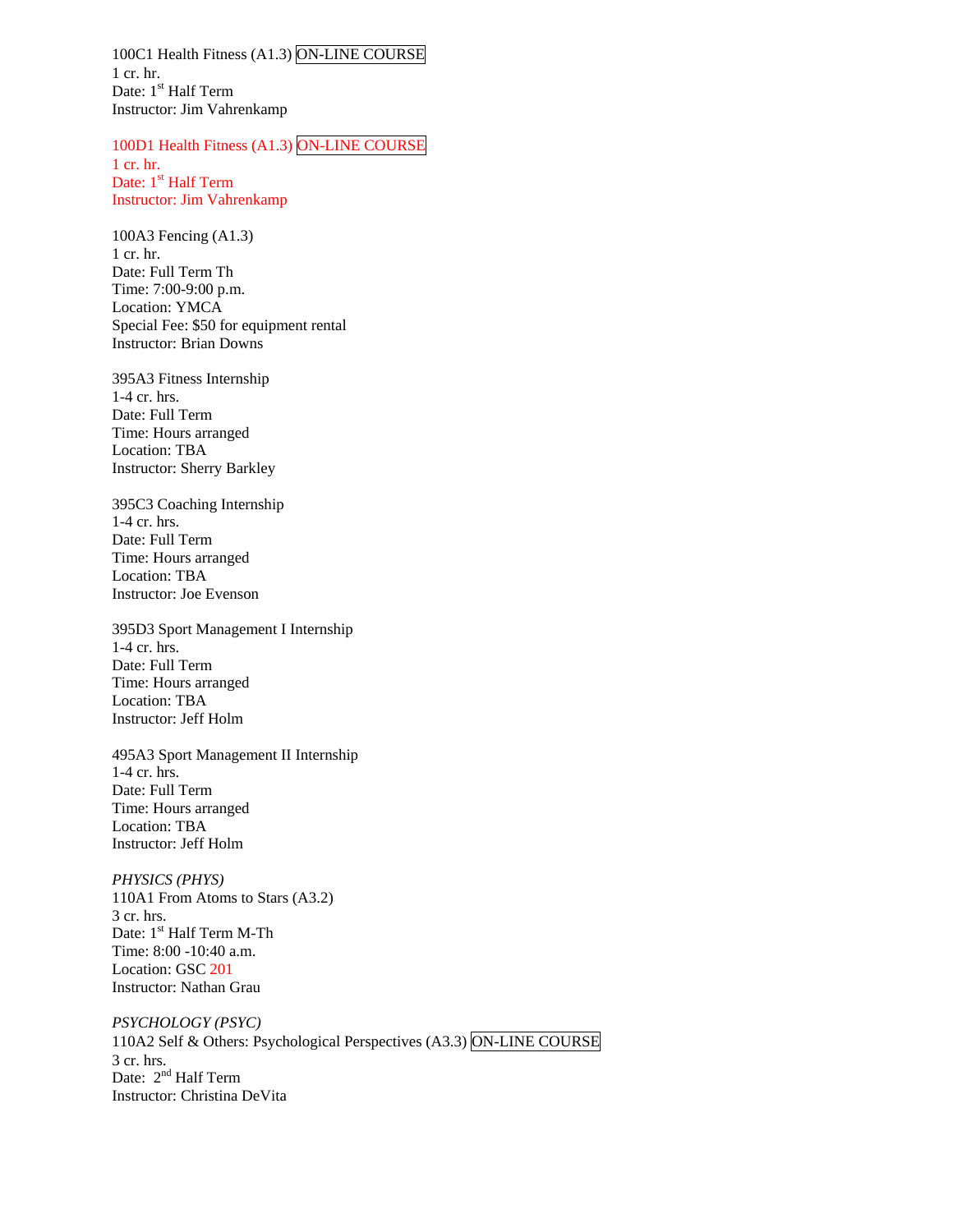110B2 Self & Others: Psychological Perspectives (A3.3) ON-LINE COURSE 3 cr. hrs. Date: 2<sup>nd</sup> Half Term Instructor: Christina DeVita

125A1 Life-Span Human Development (A1.2) ON-LINE COURSE 3 cr. hrs. Date: 1<sup>st</sup> Half Term Instructor: Elizabeth Babcock

125B1 Life-Span Human Development (A1.2) ON-LINE COURSE 3 cr. hrs. Date: 1<sup>st</sup> Half Term Instructor: Elizabeth Babcock

270A3 Statistics ON-LINE COURSE 4 cr. hrs. Date: June 20 – July 29 Instructor: David Sorenson

270B3 Statistics 4 cr. hrs. Date: June 20 – July 29/M-F Time: 1:20-4:00 p.m. Location: MC 153 Instructor: David Sorenson

270C3 Statistics ON-LINE COURSE 4 cr. hrs. Date: June 20 – July 29 Instructor: David Sorenson

391A3 Practicum 2-4 cr. hrs. Date: Full Term Time: Hours Arranged Location: TBA Instructor: Christina DeVita

*RELIGION (RELI)*  211A1 Story and Theology: The Bible and the Detective Story  $(A4.2)$  ON-LINE COURSE 3 cr. hrs. Date: 1<sup>st</sup> Half Term Instructor: Richard Bowman

212A2 Lessons in Living: Biblical and Contemporary Reflections on Wisdom (A4.2) ON-LINE COURSE 3 cr. hrs. Date: 2<sup>nd</sup> Half Term Instructor: Richard Bowman 212B2 Lessons in Living: Biblical and Contemporary Reflections on Wisdom (A4.2) ON-LINE COURSE 3 cr. hrs. Date: 2<sup>nd</sup> Half Term Instructor: Richard Bowman 219A2 God, Suffering and Evil (A4.2) ON-LINE COURSE 3 cr. hrs. Date: 2<sup>nd</sup> Half Term Instructor: Richard Swanson

219B2 God, Suffering and Evil (A4.2) ON-LINE COURSE 3 cr. hrs. Date: 2<sup>nd</sup> Half Term Instructor: Richard Swanson